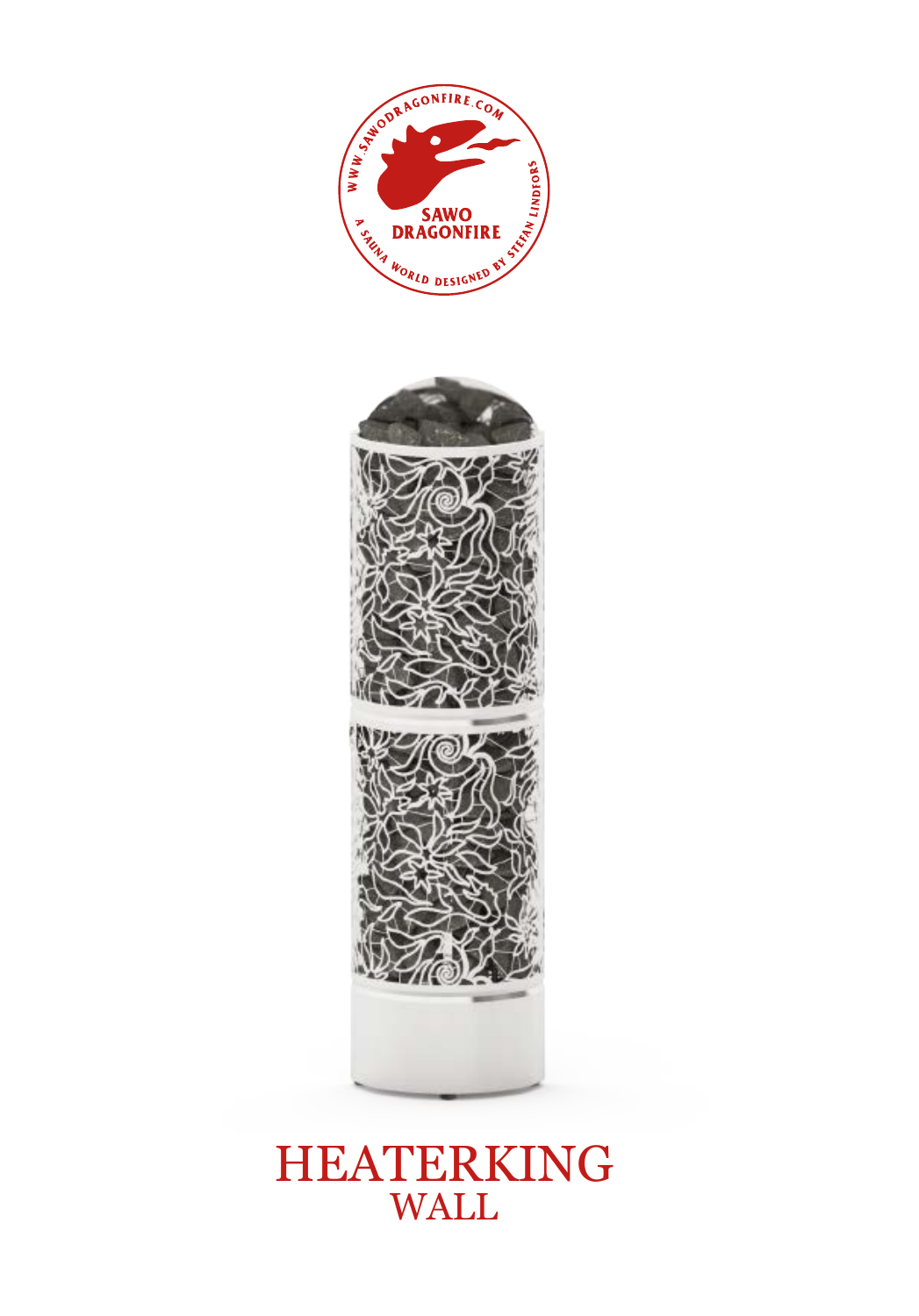## **Heaterking-Wall**

Massive heater with signature "Junglefire" pattern.







Minimum Safety Distances (mm)



|                | A   | в    |
|----------------|-----|------|
| DRFT3-35NS-WL  | 100 | 1900 |
| DRFT3-45NS-WL  | 100 | 1900 |
| DRFT3-60NS-WL  | 100 | 1900 |
| DRFT6-80NS-WL  | 100 | 1900 |
| DRFT6-90NS-WL  | 100 | 1900 |
| DRFT6-105NS-WL | 100 | 1900 |
| DRFT6-120NS-WL | 100 | 2100 |
| DRFT9-105NS-WL | 100 | 2100 |
| DRFT9-120NS-WL | 100 | 2100 |
| DRFT9-150NS-WL | 100 | 2100 |

| DRFT9-180NS-WL  | 10C | 2100 |
|-----------------|-----|------|
| DRFT12-150NS-WL | 10C | 2300 |
| DRFT12-180NS-WL | 100 | 2300 |
| DRFT12-210NS-WL | 100 | 2300 |
| DRFT12-240NS-WL | 100 | 23   |

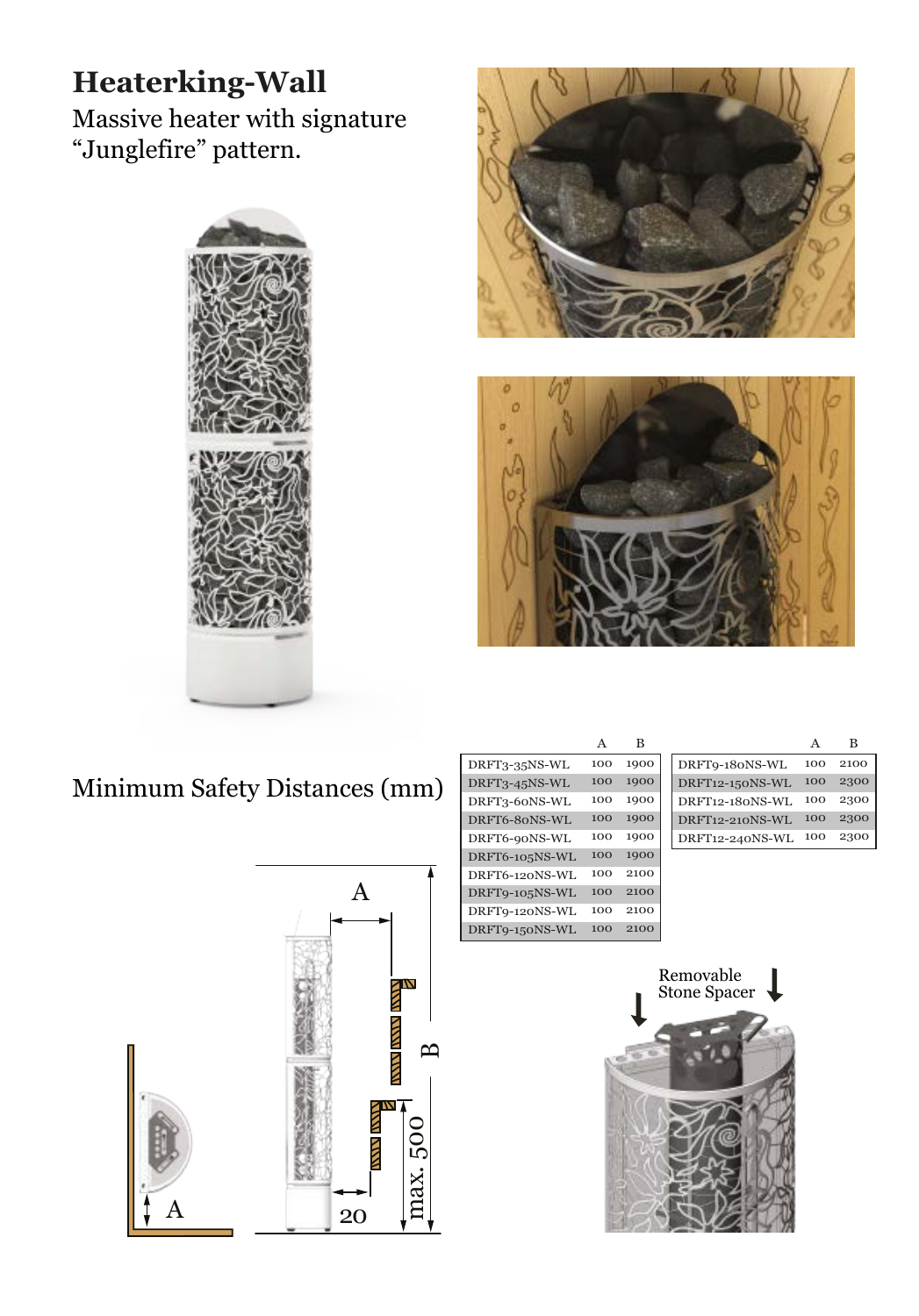

## Technical Data

| <b>HEATER</b><br><b>MODEL</b> | kW   | <b>SAUNA ROOM</b><br><b>MIN</b><br>(m <sup>3</sup> ) | <b>MAX</b> | <b>SIZE</b><br>WIDTH | OF HEATER<br><b>DEPTH</b><br>(mm) | <b>HEIGHT</b> | <b>STONES</b><br><b>WITH</b><br><b>SPACER</b><br>(kg) | N <sub>O</sub><br><b>SPACER</b> | CONTROL  |
|-------------------------------|------|------------------------------------------------------|------------|----------------------|-----------------------------------|---------------|-------------------------------------------------------|---------------------------------|----------|
| DRFT3-35NS-WL                 | 3.5  | 3                                                    | 6          | 395                  | 220                               | 1440          | 60                                                    | 80                              | separate |
| DRFT3-45NS-WL                 | 4.5  | 3                                                    | 6          | 395                  | 220                               | 1440          | 60                                                    | 80                              | separate |
| DRFT3-60NS-WL                 | 6.0  | 5                                                    | 8          | 395                  | 220                               | 1440          | 60                                                    | 80                              | separate |
| DRFT6-80NS-WL                 | 8.0  | $\overline{7}$                                       | 14         | 550                  | 300                               | 1475          | 105                                                   | 160                             | separate |
| DRFT6-90NS-WL                 | 9.0  | 8                                                    | 15         | 550                  | 300                               | 1475          | 105                                                   | 160                             | separate |
| DRFT6-105NS-WL                | 10.5 | 9                                                    | 16         | 550                  | 300                               | 1475          | 105                                                   | 160                             | separate |
| DRFT6-120NS-WL                | 12.0 | 11                                                   | 18         | 550                  | 300                               | 1475          | 105                                                   | 160                             | separate |
| DRFT9-105NS-WL                | 10.5 | 10                                                   | 16         | 650                  | 350                               | 1510          | 115                                                   | 180                             | separate |
| DRFT9-120NS-WL                | 12.0 | 11                                                   | 20         | 650                  | 350                               | 1510          | 115                                                   | 180                             | separate |
| DRFT9-150NS-WL                | 15.0 | 14                                                   | 25         | 650                  | 350                               | 1510          | 115                                                   | 180                             | separate |
| DRFT9-180NS-WL                | 18.0 | 18                                                   | 28         | 650                  | 350                               | 1510          | 115                                                   | 180                             | separate |
| $DRFT12-150NS-WL$             | 15.0 | 15                                                   | 26         | 790                  | 420                               | 1545          | 165                                                   | 250                             | separate |
| DRFT12-180NS-WL               | 18.0 | 18                                                   | 30         | 790                  | 420                               | 1545          | 165                                                   | 250                             | separate |
| DRFT12-210NS-WL               | 21.0 | 22                                                   | 35         | 790                  | 420                               | 1545          | 165                                                   | 250                             | separate |
| DRFT12-240NS-WL 24.0          |      | 24                                                   | 40         | 790                  | 420                               | 1545          | 165                                                   | 250                             | separate |